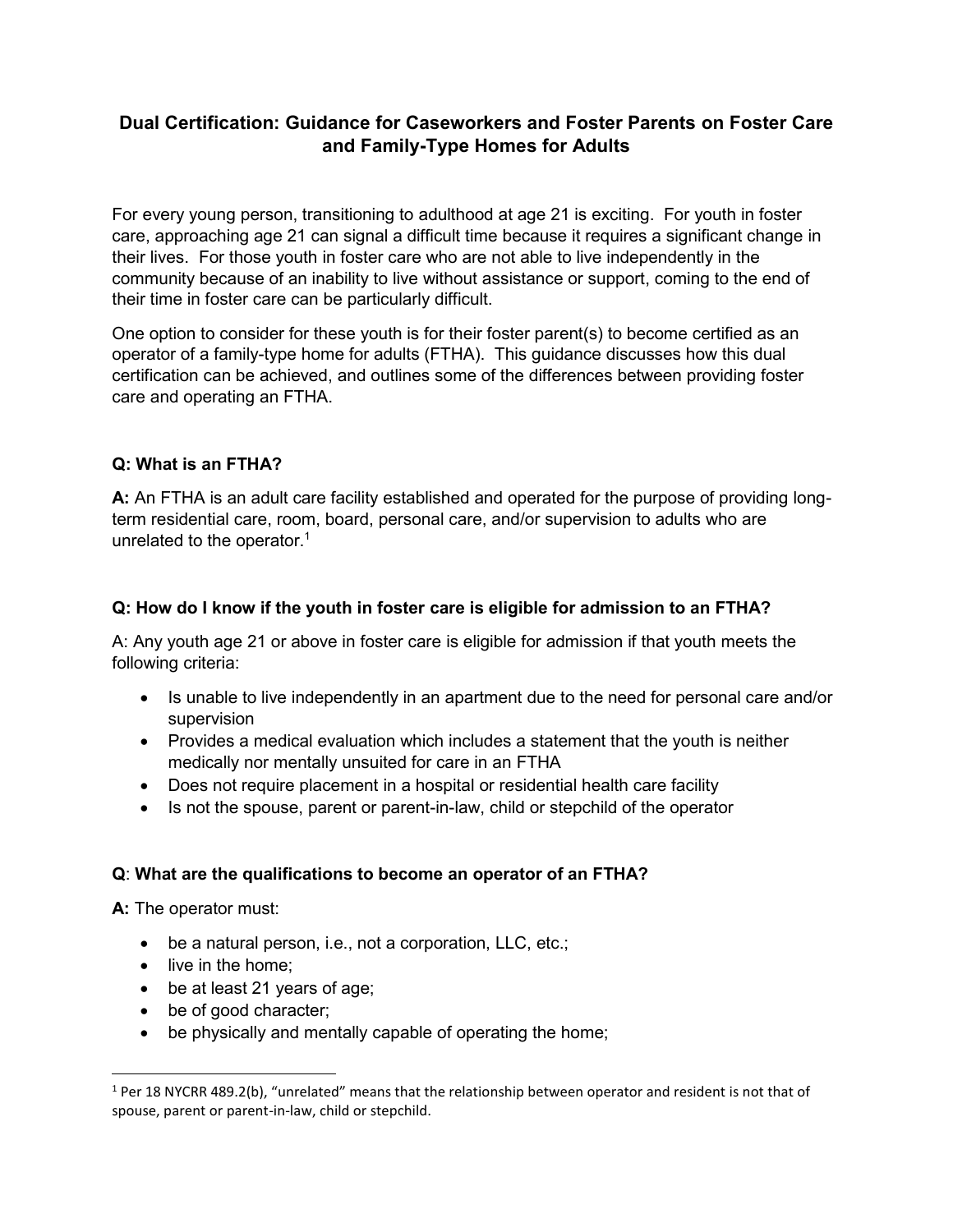- be able to speak, read, and write English;
- provide 24-hour-a-day supervision, care, and services to meet the needs of the residents, assure the protection of resident rights, and promote the social, physical, and mental well-being of residents;
- demonstrate sufficient income not solely derived from income from the residents to meet the household expenses of the operator and members of the operator's personal household;
- not be otherwise employed outside the home unless provision is made for substitute care, and prior written approval from the local department of social services (LDSS) has been received;
- designate a substitute caregiver who has been approved in writing by the LDSS for any temporary absences; and
- notify the LDSS of any changes in household circumstances or composition as well as the admission and discharge of all foster children and FTHA residents.

## **Q: How are operators paid for operating an FTHA?**

**A:** Assuming you have received certification as an operator of an FTHA, when a youth who will be transferring from foster care to an FTHA turns 21 years of age that youth will be responsible for paying the operator for services from that point forward. The youth can either pay privately (assuming the youth has access to funds), or pay out of the youth's Supplemental Security Income (SSI) benefits.

## **Q: Is every youth age 21 or older eligible for SSI?**

**A:** Not everyone is eligible for SSI. To be eligible, an individual must meet the minimum requirements set by the Social Security Administration. These include those who: have filed an application for SSI, are blind or disabled, have limited income<sup>2</sup> and limited resources<sup>3</sup>, are U.S. citizens or nationals, or are qualified aliens<sup>4</sup>, who apply for any other cash benefits for which they may be eligible, such as Social Security benefits.

A young adult is "disabled" if that person has a medically determinable physical or mental impairment, including an emotional or learning problem that:

- results in the inability to do any substantial, gainful activity; and
- can be expected to result in death; or
- has lasted or can be expected to last for a continuous period of not less than 12 months.<sup>5</sup>

l

<sup>2</sup> "Limited income" includes money earned from work; money received from other sources, such as Social Security, Worker's Compensation, unemployment benefits, or friends and relatives.

 $3$  "Limited resources" are assets that the individual owns, e.g., cash, stocks and bonds, land, personal property, life insurance, and anything that can be converted into cash and used for food and shelter.

<sup>&</sup>lt;sup>4</sup> A qualified alien is one who meets the criteria of the Department of Homeland Security.

 $5$  42 USC § 1382c(a)(3)(A).